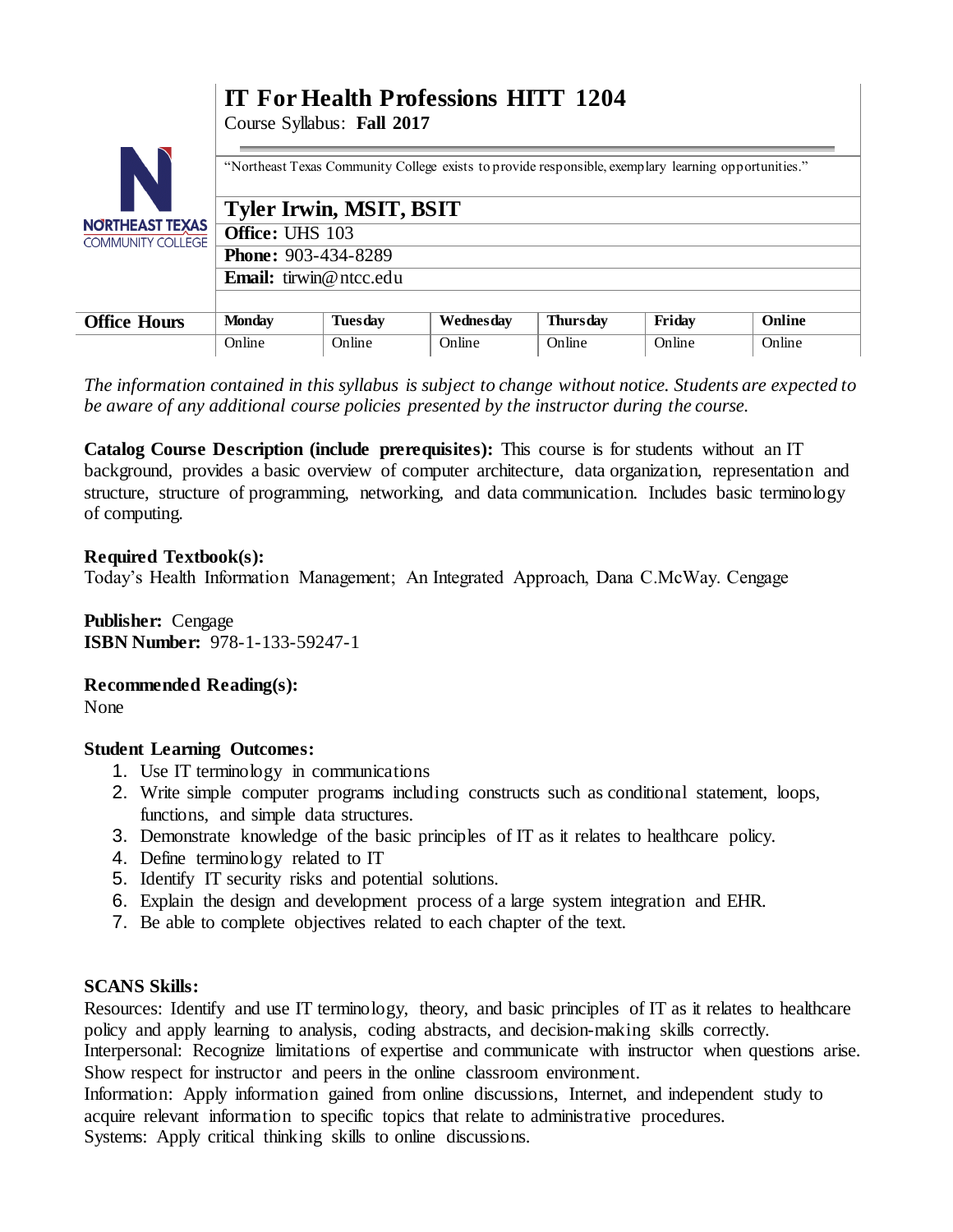Technology: Use computers and the Internet to access course materials and other relevant course information and research.

### **Lectures & Discussions:**

The instructional methods and tools are tied to the course and chapter learning objectives by allowing the student to research, discover, and perform differing educational exercises in association with class discussion forums. This course uses the following tools to aid students in successfully achieving the learning objectives in this course:

- 1. Weekly discussion questions.
- 2. Basic IT programming
- *3.* Additional articles, lectures, and video demonstrations supplied by the instructor.

### **Evaluation/Grading Policy:**

Exams/quizzes may be given each week and will cover information contained in your text, class discussions, and any additional materials given by the instructor. If there is an alteration in the class calendar, the change will be announced in the "announcements" section of BlackBoard. There are **NO** make-up exams and I do **NOT** accept late assignments! All assignment due dates are listed in the course calendar and under the description of the actual assignment in the weekly learning module. If you have a conflict with the date, it is your responsibility to contact me in advance of the due date to make arrangements for alternate submission. Failure to do so will result in a grade of zero for the assignment. **It is your responsibility to ensure that your assignments are submitted on or before the due date!** I do understand that there are unforeseen circumstances (such as a death in the immediate family and hospitalization) that may not allow you to post assignments by the due date. Please contact me as soon as possible to arrange for an extension. Technology issues are not valid reasons for missing deadlines. Course weeks close on Day 7 at 11:59pm.

The instructor will **not** drop students from the course rolls for any reason. If the student decides not to complete the course, it is the responsibility of the student to officially drop the course through the Registrar's office. Failure to do so will result in an "F" being awarded in the course.

# **Grading:**

| DO's                          | 33.3% |
|-------------------------------|-------|
| Basic IT Programming Exercise | 33.3% |
| Final Exam                    | 33.3% |

#### **Grading Scale:**

The grading scale of all evaluations combined will be the following:

| $90\% - 100\%$ | $\equiv$ | A |
|----------------|----------|---|
| 89% - 80%      | $\equiv$ | B |
| 79% - 75%      | $\equiv$ | € |
| Below 75%      | $\equiv$ | F |

\*\* A minimum of a "C" is required to pass this course.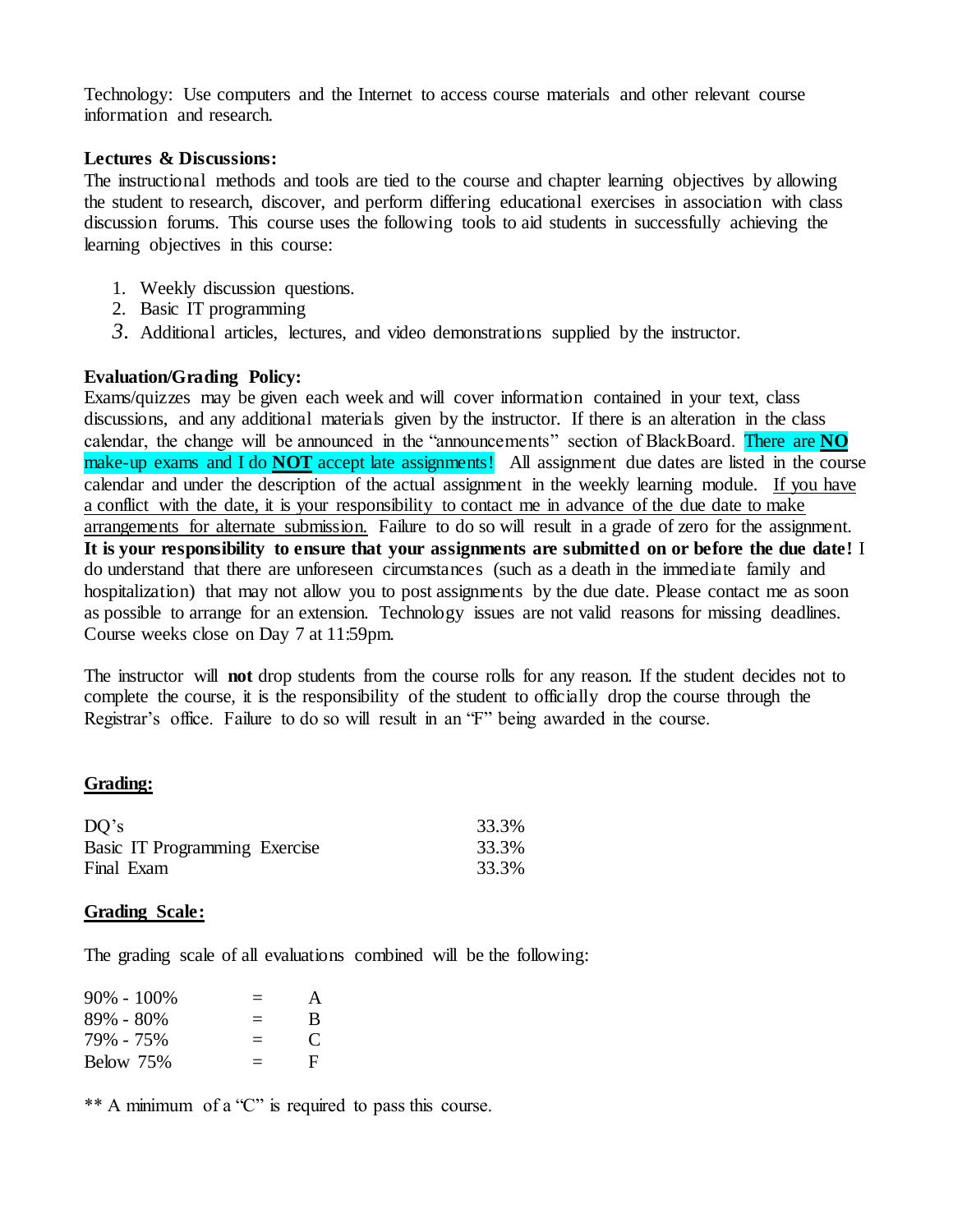# **Course Materials and Assignments:**

Along with your text books for this course, additional course materials, if needed, will be provided by the instructor. You are also expected to use the Internet for additional research to enhance your discussions and assignments. There are several types of assignments that will be required to be completed during this course:

**Discussion Questions (DQs):** Along with your text books for this course, additional course materials, if needed, will be provided by the instructor. You are also expected to use the Internet for additional research to enhance your discussions and assignments. There are several types of assignments that will be required to be completed during this course:

**Discussion Questions (DQs):** You will have one DQ due each week that is worth 15 points. Grading is based on the DQ rubric located in the "Rubric" tab on the right side of homepage screen. Please post your initial response by Day 3 (Wednesday) and respond to at least two people (classmates or instructor) by Day 7 (Sunday). You must post on at least three different days of the week to receive credit for participation. Minimum word count for initial posting is 50 words and minimum word count for peer responses is 25 words. Make sure that you research your answer and cite and reference your work using APA formatting. Answers must be thought provoking or ask a question regarding the content of the post. I expect your posts to be researched, insightful, and add value to the discussion. Please note that I do grade on grammar, spelling, the use of citation and referencing, and punctuation as correct use of written communication is important. I have posted basic information for use of APA formatting under the "START HERE" tab. However, if you are comfortable using a different reference formatting such as MLA, that is acceptable.

**Basic Programming Exercises:** All programming assignments for each week are due by Day 7 of each week at 11pm. Please make sure that you "show" your written work.

# **\*\*\*\*There are no make-ups for any activities or assignments and I do not accept late work unless prior arrangements have been made.**

**Final Exam:** The final exam will be administered the last week of class and will not be available before the last week of class. Additional information regarding the final will be posted the last week of class. **There is absolutely NO MAKE UP for the final exam.**

**APA (American Psychological Association) Format:** APA is a specific format that is a guideline for every aspect of writing, from determining authorship to constructing a [table](http://en.wikipedia.org/wiki/Table_(information)) to avoiding [plagiarism](http://en.wikipedia.org/wiki/Plagiarism) and constructing accurate reference citations. This format must be adhered to for all writing assignments to avoid plagiarizing your written material including discussion questions and peer responses. If you are unfamiliar with APA formatting, I have provided an Internet link on the **"START HERE"** page for reference.

# **NTCC Academic Honesty Statement:**

"Students are expected to complete course work in an honest manner, using their intellects and resources designated as allowable by the course instructor. Students are responsible for addressing questions about allowable resources with the course instructor. NTCC upholds the highest standards of academic integrity. This course will follow the NTCC Academic Honesty policy stated in the Student Handbook."

# **Academic Ethics**